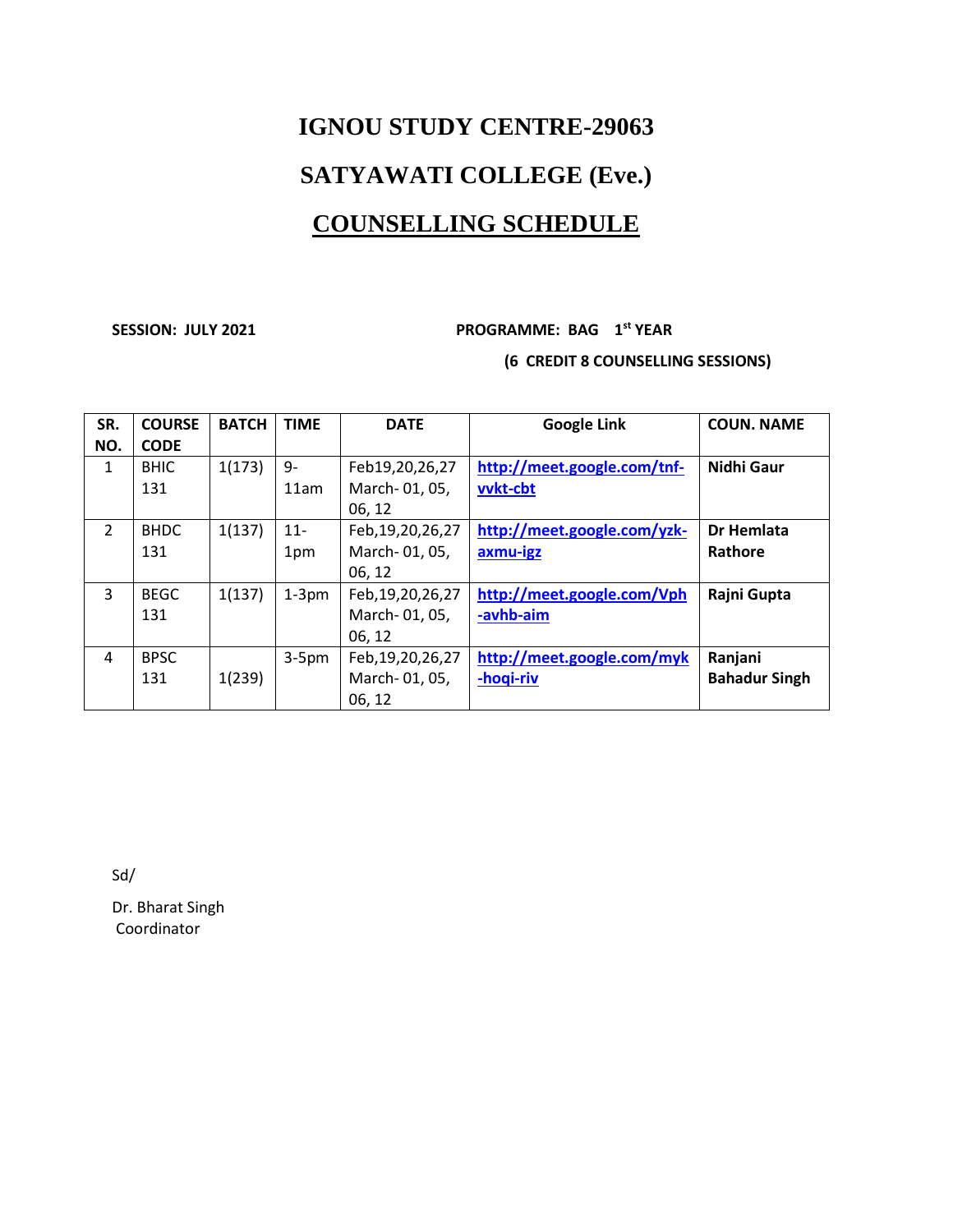## **IGNOU STUDY CENTRE-29063**

## **SATYAWATI COLLEGE (Eve.)**

### **COUNSELLING SCHEDULE**

#### **SESSION: JULY 2021 PROGRAMME: BAG 1st YEAR**

**(6 CREDIT 8 COUNSELLING SESSIONS)**

| Sr  | Code        | <b>Batch</b> | <b>Time</b> | Date           | <b>Google Link</b>          | Coun. Name            |
|-----|-------------|--------------|-------------|----------------|-----------------------------|-----------------------|
| no. |             |              |             |                |                             |                       |
| 5   | <b>BHDC</b> | 1(137)       | $9-$        | March-         | http://meet.google.com/usn- | <b>Dr.Sunita Devi</b> |
|     | 132         |              | 11a         | 13,19,20,26,27 | isyy-ani                    |                       |
|     |             |              | m           | April-02.03,09 |                             |                       |
| 6   | <b>BEGC</b> | 1(137)       | $11 -$      | March-         | http://meet.google.com/Vph- | Rajni Gupta           |
|     | 132         |              | 1pm         | 13,19,20,26,27 | avhb-aim                    |                       |
|     |             |              |             | April-02.03,09 |                             |                       |
| 7   | <b>BPSC</b> | 1(239)       | $1 -$       | March-         | http://meet.google.com/myk- | Rajni bahadur         |
|     | 132         |              | 3pm         | 13,19,20,26,27 | hogi-riv                    | Singh                 |
|     |             |              |             | April-02.03,09 |                             |                       |
| 8   | <b>BHIC</b> | 1(173)       | 3-          | March-         | http://meet.google.com/tnf- | Nidhi Gaur            |
|     | 132         |              | 5pm         | 13,19,20,26,27 | vvkt-cbt                    |                       |
|     |             |              |             | April-02.03,09 |                             |                       |

Sd/ Dr. Bharat Singh Coordinator